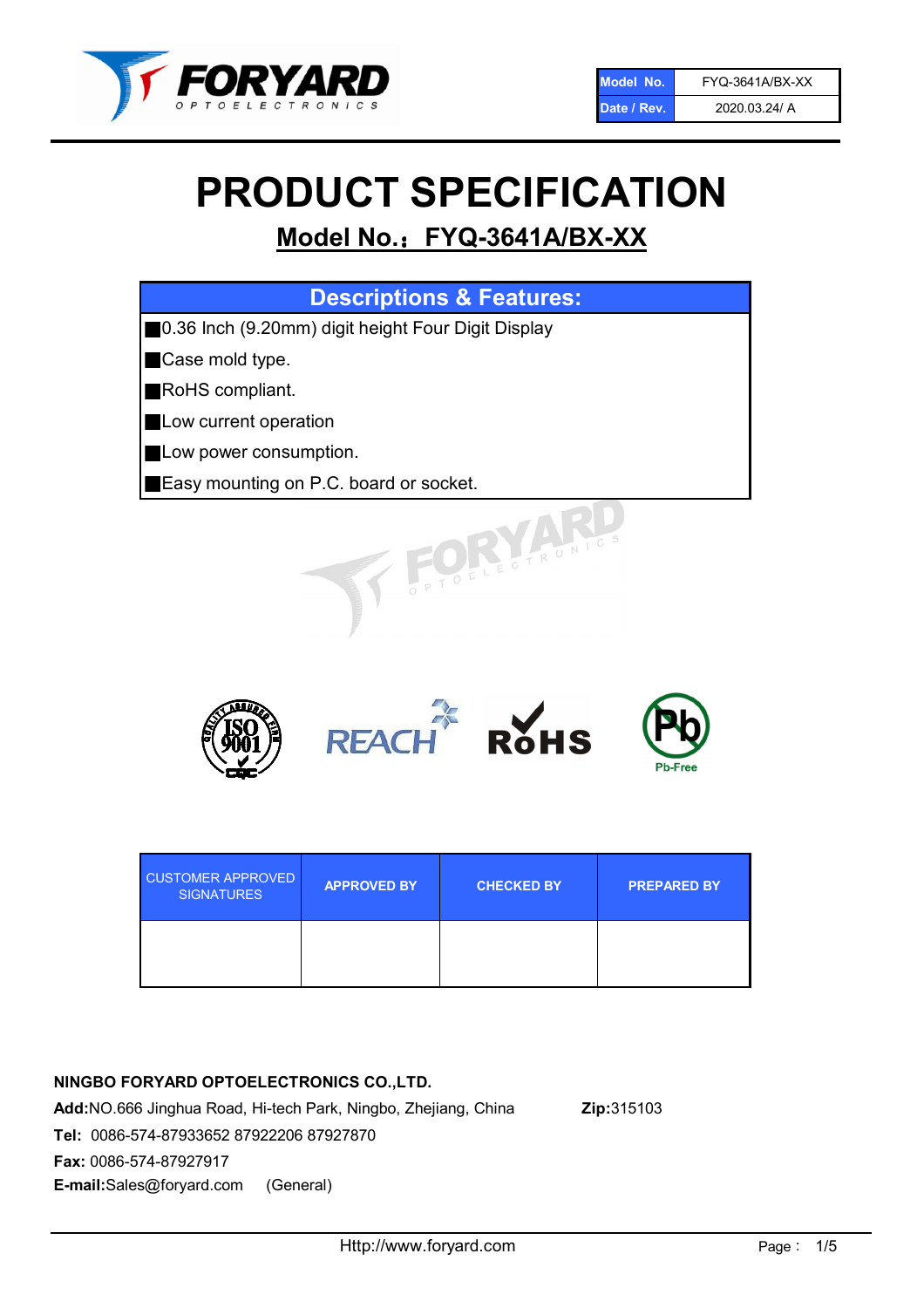

| Model No.   | FYQ-3641A/BX-XX |
|-------------|-----------------|
| Date / Rev. | 2020.03.24/ A   |

#### ■ -XX: REF Surface / Epoxy color

| Color<br><b>Number</b>     |                |                           |             |                |
|----------------------------|----------------|---------------------------|-------------|----------------|
| REF Surface Color  ○ White |                | ○ Black  ○ Gray           | $\circ$ Red | $\circ$ Green  |
| Epoxy Color                | I⊖ Water Clear | $\circ$ White $\circ$ Red | I⊖ Green    | $\circ$ Yellow |

#### ■ Mechanical Dimensions





Notes:

- 1. All pins are Φ0.45[.019]mm
- 2. Dimension in millimeter [inch], tolerance is ±0.25 [.010] and angle is ±1° unless otherwise noted.
- 3. Bending≤Length\*1%.
- 4.The specifications,characteristics and technical data described in the datasheet are subject to change without prior notice.
- 5.The drawing is different from the actual one, please refer to the sample.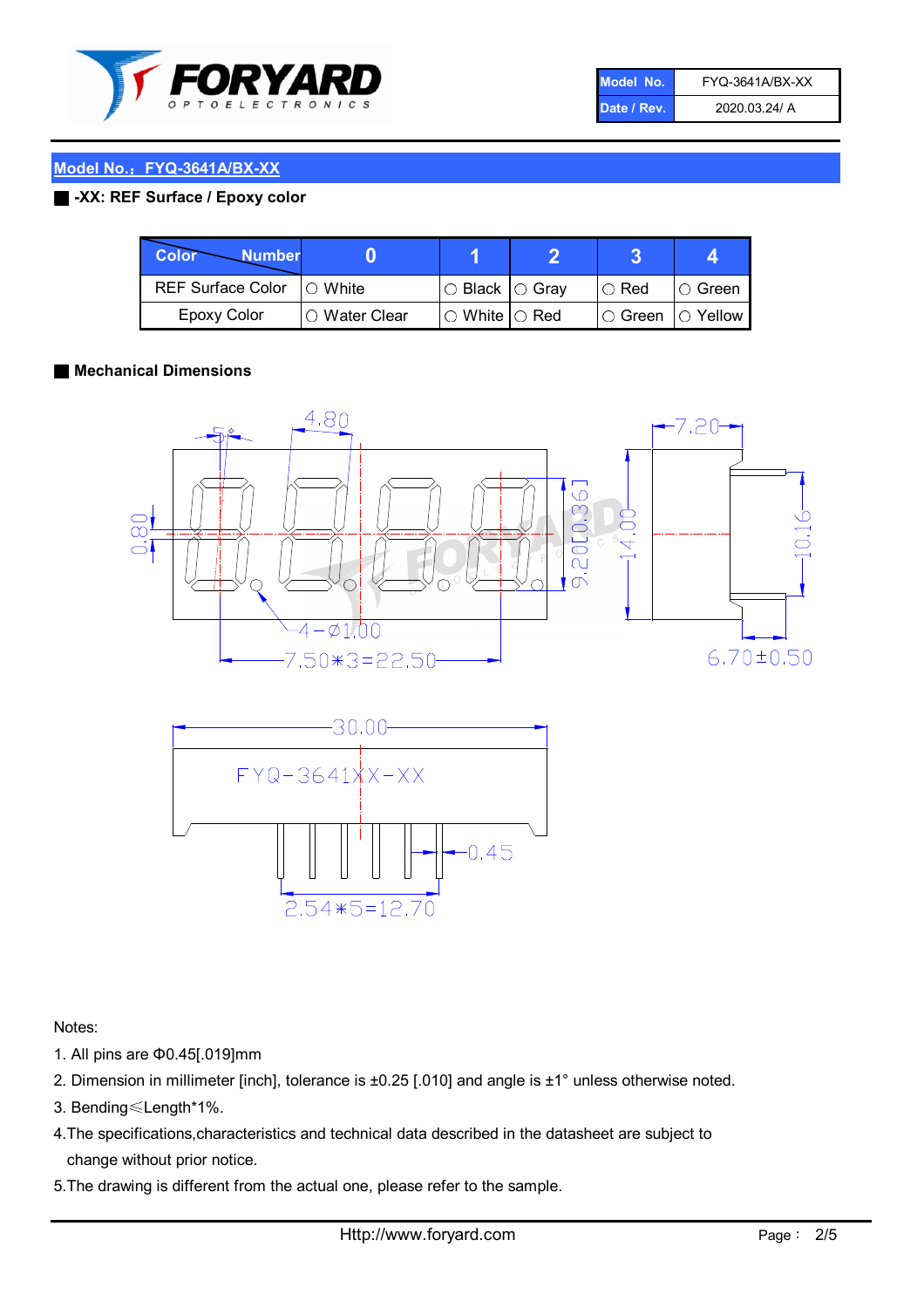

| Model No.   | FYQ-3641A/BX-XX |
|-------------|-----------------|
| Date / Rev. | 2020.03.24/ A   |

# ■ All Light On Segments Feature & Pin Position



■ Internal Circuit Diagrams

FYQ-3641AX



FYQ-3641BX

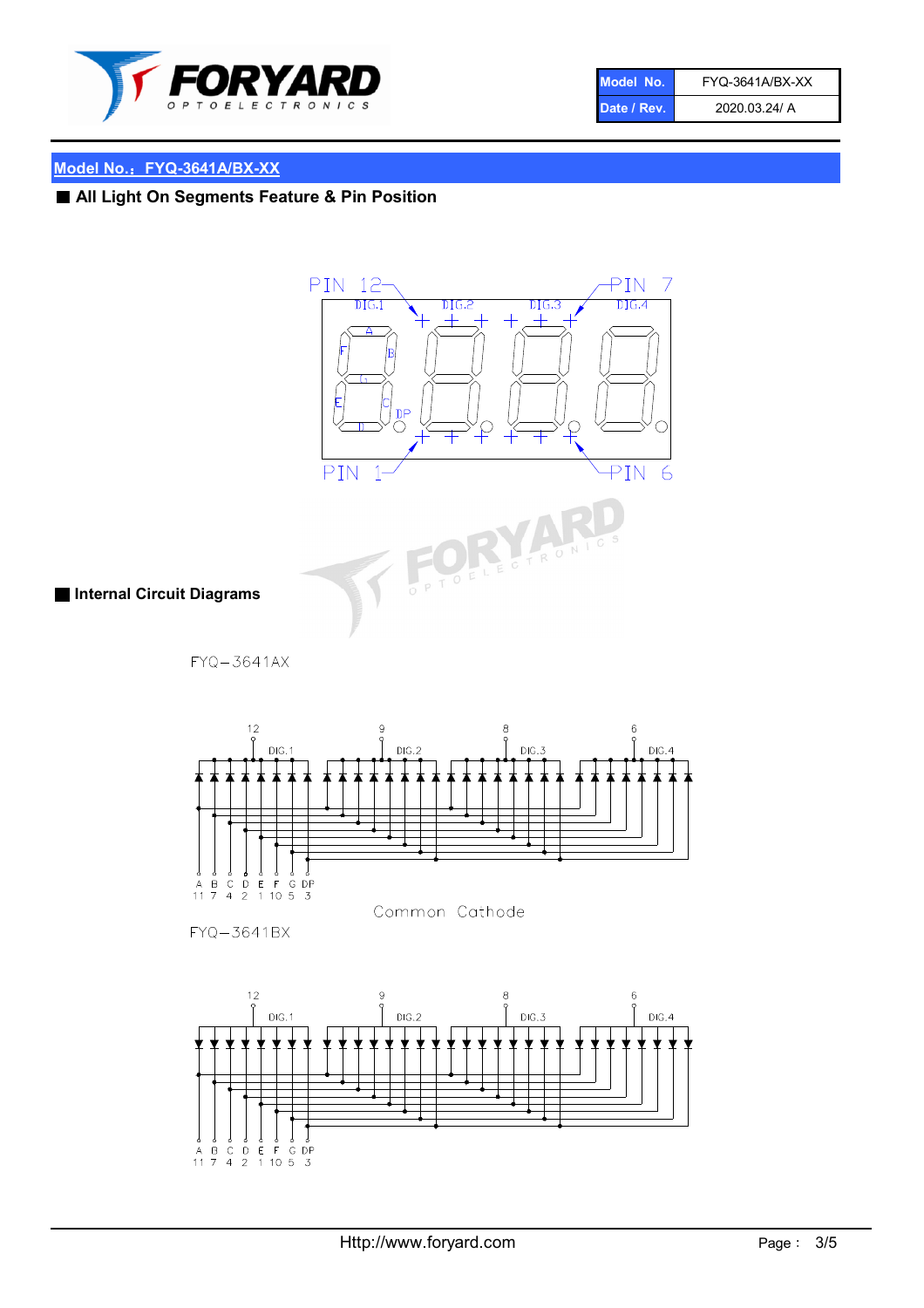

| Model No.   | FYQ-3641A/BX-XX |
|-------------|-----------------|
| Date / Rev. | 2020.03.24/ A   |

#### Absolute maximum ratings

| ISUIULU IIIAAIIIIUIIII TALIIIYS |               |                       |              | (⊺a−∠J ∪ <i>)</i> |              |
|---------------------------------|---------------|-----------------------|--------------|-------------------|--------------|
| <b>Parameter</b>                | <b>Symbol</b> | <b>Test Condition</b> | <b>Value</b> |                   | <b>Unit</b>  |
|                                 |               |                       | <b>Min</b>   | <b>Max</b>        |              |
| Reverse Voltage                 | VR            | $IR = 30$             | 5            |                   |              |
| <b>Forward Current</b>          | ΙF            |                       |              | 30                | mA           |
| Power Dissipation               | Pd            |                       |              | 100               | mW           |
| <b>Pulse Current</b>            | Ipeak         | Duty=0.1mS,1KHz       |              | 150               | mA           |
| <b>Operating Temperature</b>    | Topr          |                       | $-40$        | $+85$             | $^{\circ}$ C |
| Storage Temperature             | Tstr          |                       | $-40$        | $+85$             | °C           |

#### ■ Electrical-Optical Characteristics

#### ● Color Code & Chip Characteristics:(Test Condition:IF=10mA)

Typ Max S | Hi $\textsf{Red}$  | AlGaInP | 660nm LE 20nm | 2.00 | 2.50 D | Super Red | AIGaAs/DH | 650nm | 20nm | 2.00 | 2.50 E | Orange | GaAsP | 625nm | 35nm | 2.00 | 2.50 A | Amber | GaAsP | 610nm | 35nm | 2.00 | 2.50 Y | Yellow | GaAsP | 590nm | 35nm | 2.00 | 2.50 G Yellow Green AIGaInP | 570nm | 10nm | 2.00 | 2.50 3.00 3.80 3.00 3.80 W | White | InGaN/GaN | X=0.29,Y=0.30 |CCT:9500K| 3.00 | 3.80 UHR Ultra Hi Red  $\vert$  AIGaInP  $\vert$  640nm  $\vert$  20nm  $\vert$  2.00  $\vert$  2.50 UR | Ultra Red | AlGaInP | 635nm | 20nm | 2.00 | 2.50 UE Ultra Orange | AIGaInP | 625nm | 20nm | 2.00 | 2.50 UA Ultra Amber | AIGaInP | 610nm | 20nm | 2.00 | 2.50  $UV$  Ultra Yellow  $\vert$  AlGaInP  $\vert$  590nm  $\vert$  20nm  $\vert$  2.00  $\vert$  2.50  $\text{UG}$  Ultra Yellow Green | AIGaInP | 570nm | 30nm | 2.00 | 2.50 PG | Pure Green | InGaN | 520nm | 36nm | 3.00 | 3.80 30nm 3.00 3.80 30nm 3.00 3.80 40~85 60~120~180 40~70 Segment-to-Segment Luminous Intensity ratio(Iv-M) 1.5:1 610nm 9~20(mw) 350~450 470nm 120~180 120~180 Ultra Blue InGaN/GaN 9~20(mw) 20~50 570nm | 30nm | 2.00 | 2.50 | 20~60 470nm 590nm InGaN/GaN B Blue I InGaN 570nm | 10nm | 2.00 | 2.50 | 10~20 30~105 30~135 460nm 520nm Ultra brightness **AlGaInP** AlGaInP 60nm AlGaInP 640nm Peak Wave Length $(\lambda_{\rm P})$ UB 460nm 635nm AlGaInP AlGaInP AlGaInP InGaN/GaN AlGaInP 10~20 Luminous **Intensity** (Iv) Unit:mcd AlGainP 660nm GaAsP GaAsP AlGaAs/DH **Spectral** Line halfwidth (∆λ1/2) 10~20 Standard brightness Forward Voltage(VF) Unit:V 15~30 10~20 625nm GaAsP 590nm **Emitting Color Dice Material** 10~21 610nm

#### Note:

1.Luminous Intensity is based on the Foryard standards.

2.Pay attention about static for InGaN

(Ta=25℃)

(Ta=25℃)